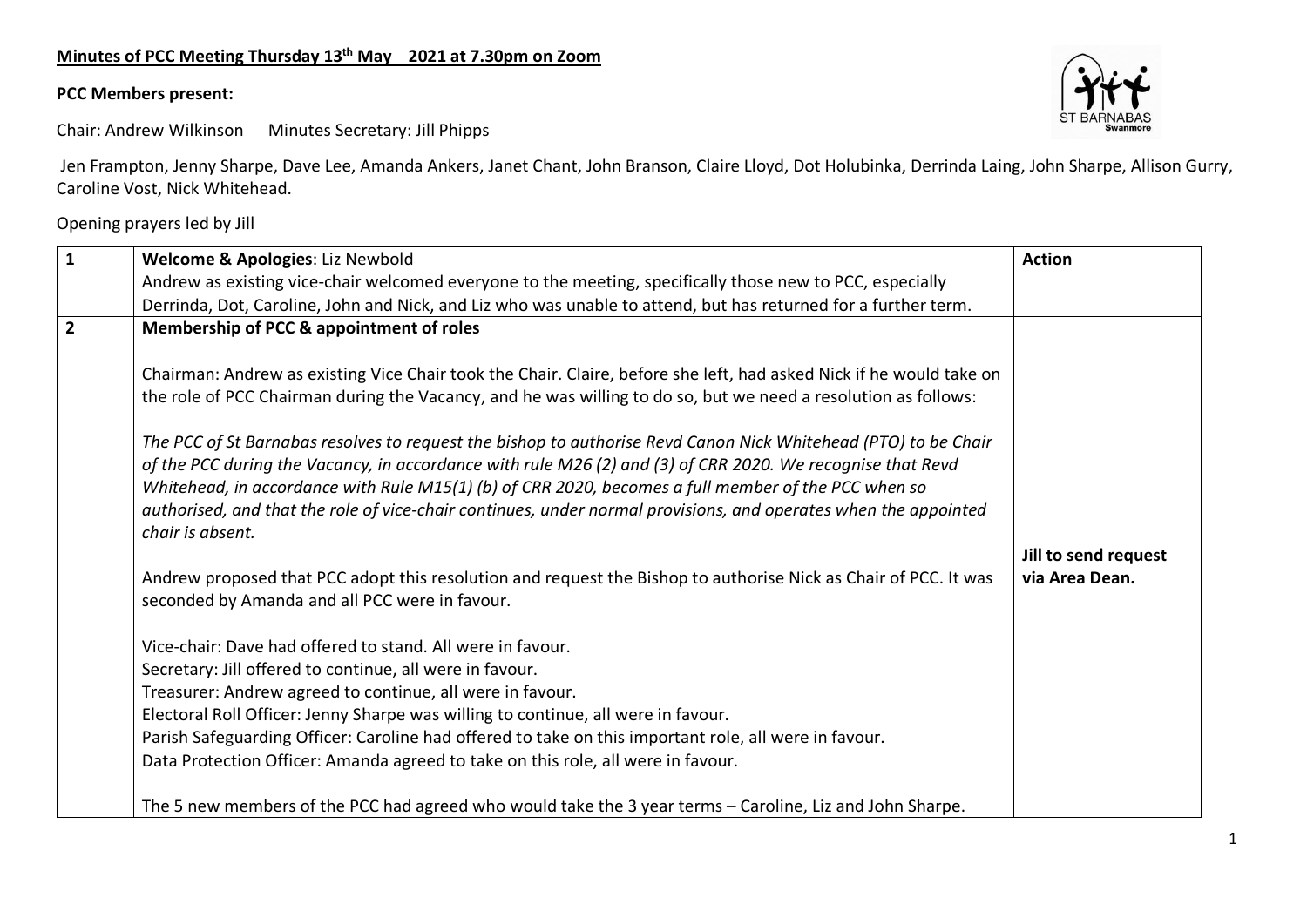|   | Derrinda and Dot will stand for 1 year each, filling the casual vacancies.                                                                                                                                                                                                                                                                                                                                                                                                                                                                                                                                                |                                       |
|---|---------------------------------------------------------------------------------------------------------------------------------------------------------------------------------------------------------------------------------------------------------------------------------------------------------------------------------------------------------------------------------------------------------------------------------------------------------------------------------------------------------------------------------------------------------------------------------------------------------------------------|---------------------------------------|
|   | Co-opted members: PCC have the option to co-opt others with particular knowledge and experience to provide<br>support eg in management of the grounds. Bill Jones had offered to help with the grounds, coordinating a small<br>team of volunteers. PCC were all in favour of co-opting Bill to help in this regard.                                                                                                                                                                                                                                                                                                      | Jill to inform Bill                   |
|   | Standing Committee: the members of Standing Committee (SC) would be Nick, Janet, Dave, Andrew and Jill. PCC<br>have the option to nominate an additional person onto Standing Committee. Andrew explained that the role of<br>the Standing Committee was to:<br>Manage the affairs of the church between PCC meetings eg if a decision needed to be made quickly (eg if a<br>tree fell on the Paterson Centre, lead was stolen from the roof) or if a decision was required that did not<br>need substantial expenditure or merit discussion by the full PCC (eg to agree a contribution to the Bishop's<br>leaving gift) | SC to discuss budget                  |
|   | Set the agenda for the next PCC meeting in order to enable good conversations for important subjects.<br>$\bullet$<br>Nick asked if SC had a budget limit set by PCC? The answer was no, but in the past any monetary decision has<br>either waited until the next meeting, or information and a decision was made with all PCC members by email. No<br>volunteers came forward to join SC, but John B offered to step in and help if required.                                                                                                                                                                           |                                       |
|   | Appoint Sidesmen: this task falls to the first PCC after APCM. The role has responsibilities for the welcome of<br>people to the church services, for health and safety eg fire regulations, and for managing numbers.<br>There are currently 4 people serving at 8am and 12 serving at 10am services. Gail organises the rotas for readers,<br>coffee, sidesmen, welcome, acolytes, servers, sound desk, intercessors, Crucifers, and Communion Assistants.                                                                                                                                                              | All sidesmen to<br>contact Jill/Gail  |
|   | The Ministry team in their weekly email will ask current sidesmen to let Gail know if they wish to continue to<br>serve or stand down. Could we all encourage new people to volunteer for coffee, reading and intercessions.<br>Andrew will clarify the roles and responsibilities and circulate to PCC.                                                                                                                                                                                                                                                                                                                  | Andrew to clarify role<br>of sidesmen |
| 3 | List of future dates for PCC and SC had been sent round. However there was a change to the date for meeting<br>with acting Archdeacon and Area Dean.                                                                                                                                                                                                                                                                                                                                                                                                                                                                      | Jill to send updated<br>list to PCC   |
| 4 | Approve draft minutes of APCM held on 28 <sup>th</sup> April 2021.<br>These had been circulated and amended. Although they remain in draft form until the next APCM, it is helpful to<br>have corrections soon after the meeting while memory is fresh. It was agreed that with an explanatory note at<br>the top and a DRAFT watermark throughout, these will be published on the church website.                                                                                                                                                                                                                        | Jill                                  |
| 5 | Minutes of the last meeting held on 19th April 2021                                                                                                                                                                                                                                                                                                                                                                                                                                                                                                                                                                       | Jill                                  |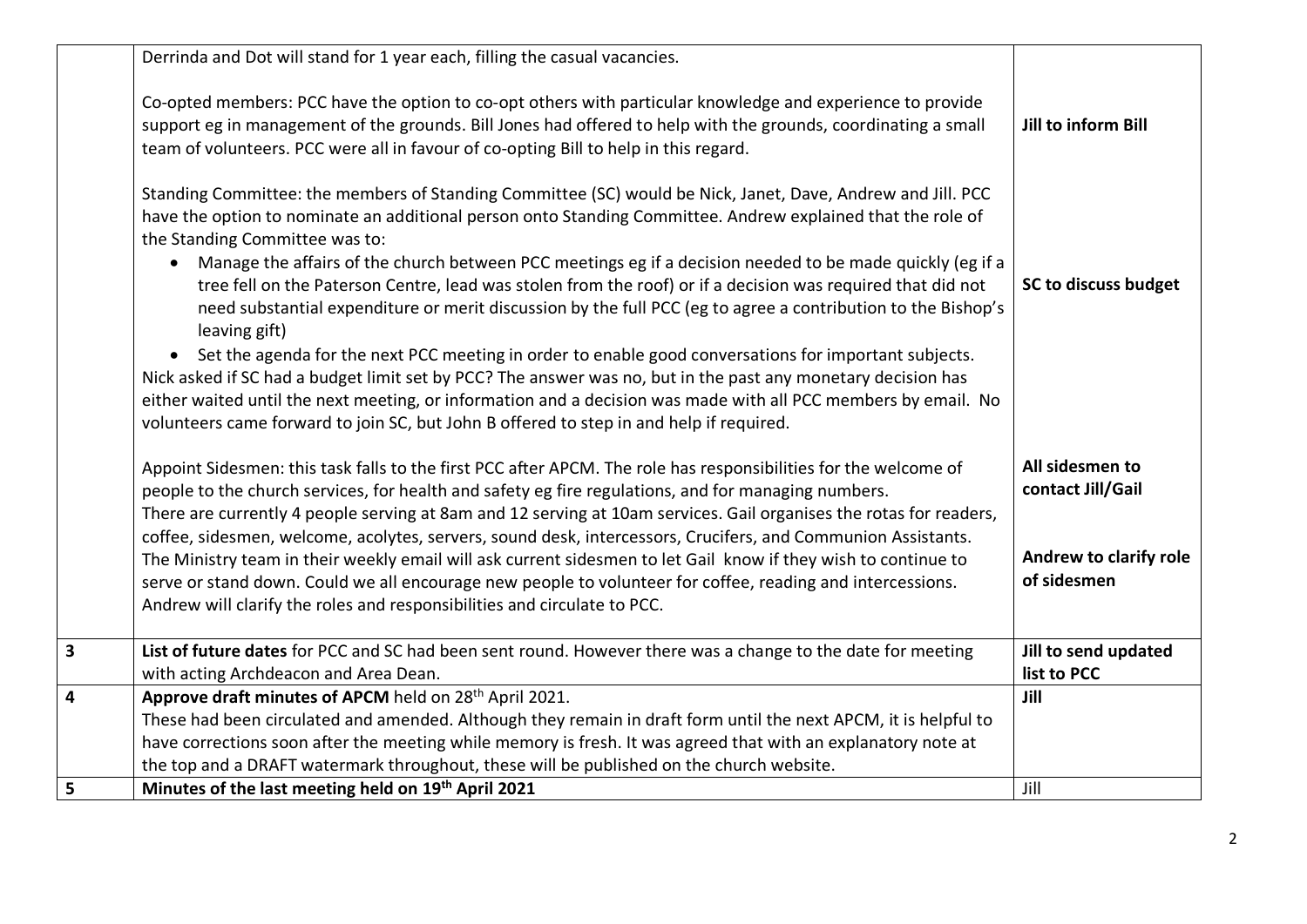|   | These had been sent out and corrected by the SC. No further comments, all agreed they can be uploaded to the                                                                                                                                                                |                                        |
|---|-----------------------------------------------------------------------------------------------------------------------------------------------------------------------------------------------------------------------------------------------------------------------------|----------------------------------------|
|   | website.                                                                                                                                                                                                                                                                    |                                        |
| 6 | Matters arising from 19 <sup>th</sup> April minutes and not covered on the agenda:                                                                                                                                                                                          |                                        |
|   | Barnaby's: Barnaby's have been offering a takeaway service on the last 2 Saturdays, very successfully and<br>$\bullet$<br>welcomed by all. Dot reported that they will continue in the current format for the time being. The BBT                                           | <b>Social committee</b>                |
|   | are looking at purchasing screens for the counter top to allow for customers to order inside and not at the                                                                                                                                                                 |                                        |
|   | door. Due to limited space inside, it is not feasible to offer inside seating with correct social distancing but                                                                                                                                                            | <b>PCC</b>                             |
|   | they intend to remain open. The BBT are looking at applying to Winchester Council for a grant to cover                                                                                                                                                                      |                                        |
|   | the cost of necessary adjustments. Nick queried if these changes were Covid related and whether                                                                                                                                                                             |                                        |
|   | Barnaby's pays business rates, but Barnaby's is not counted as a business and doesn't pay those rates.<br>Andrew thanked Dot and the BBT.                                                                                                                                   |                                        |
|   | Paterson Centre Cleaner: There has been one applicant, Jane Taylor, and Claire interviewed her last week.<br>$\bullet$                                                                                                                                                      |                                        |
|   | Jane will start working on 24 <sup>th</sup> May for 5 hour p/w in the Paterson Centre and 1 hour p/w in Barnaby's.<br>Terms have been agreed and Jane has met with Gail.                                                                                                    |                                        |
|   | Filing Cabinet in the Vicarage: this contains documentation that needs to be sorted. It would be easier to<br>$\bullet$                                                                                                                                                     | JP & AA, John S for<br>key to Vicarage |
|   | sort through it in situ.                                                                                                                                                                                                                                                    |                                        |
|   | New book for recording Marriages: Andrew has ordered this. Nick reported that the old Wedding<br>$\bullet$<br>registers and blank certificates are in the church safe: they need to be sent back to the Registrar subject to<br>us retaining the appropriate copy register. | DL & JC                                |
|   | Link Toilet: this will be included in the cleaning duties and is not yet open for business. It needs a<br>$\bullet$                                                                                                                                                         | JC/JP                                  |
|   | laminated sign on the door and a few final items. John B offered to look at sound proofing the Saniflow                                                                                                                                                                     |                                        |
|   | unit.                                                                                                                                                                                                                                                                       | <b>JB</b>                              |
|   | Decking: this has all been removed now. It needs a final clearance, the paving slabs restored to form steps<br>$\bullet$<br>and re-seeding of the ground. John B will complete the tidying up this week. Query re the need for a ramp                                       |                                        |
|   | wheelchair egress in the event of a fire; to be considered at a later point.                                                                                                                                                                                                | DL/JB/BJ                               |
|   | Garden Equipment in the Vicarage garage: Church strimmer, mowers and chain saws are being stored.<br>$\bullet$                                                                                                                                                              |                                        |
|   | The Church wardens are looking at storage options onsite, which may require a faculty. The Area Dean has                                                                                                                                                                    |                                        |
|   | said we can continue to use the garage until the Vicarage is rented out.                                                                                                                                                                                                    |                                        |
|   | The Swanmore Link: Amanda reported that many people had been unaware of the questionnaire in the<br>$\bullet$                                                                                                                                                               |                                        |
|   | last 3 months magazine, asking them about their preference for collecting or having the magazine                                                                                                                                                                            |                                        |
|   | delivered. The Editor and Amanda were unwilling to reduce the number of copies printed at the moment                                                                                                                                                                        | AA- liaise with school,                |
|   | so we need to inform people when the magazine is issued and where it can be collected from. Discussion                                                                                                                                                                      | PC, PSO                                |
|   | about asking the shop, the Parish Council and others to share on social media; also a suggestion to have a                                                                                                                                                                  |                                        |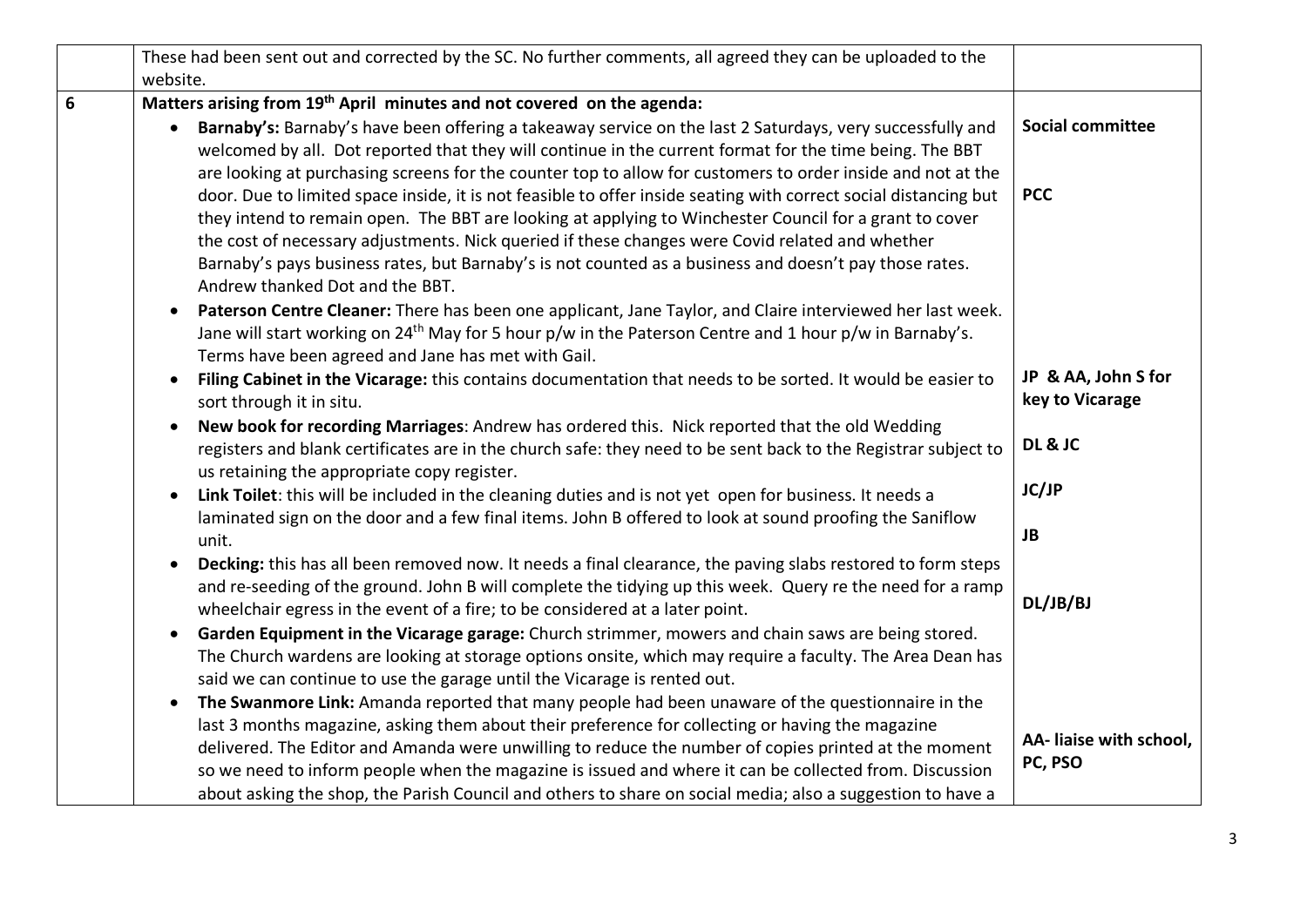|                         | banner on school railings bi-monthly. St Peters in BW have a form on their website where people can<br>request delivery and indicating costs. Would a similar form be useful on our website? Along with a list of |                    |
|-------------------------|-------------------------------------------------------------------------------------------------------------------------------------------------------------------------------------------------------------------|--------------------|
|                         | those advertising. There were positive comments regarding the look and content of the Swanmore Link.                                                                                                              |                    |
| $\overline{\mathbf{z}}$ | Safeguarding                                                                                                                                                                                                      |                    |
|                         | Caroline was welcomed to the PCC and outlined the Safeguarding Policy that the PCC must approve in this                                                                                                           |                    |
|                         | meeting. The template came from the Diocese but currently has a space for the incumbent as the Single Point of                                                                                                    | CV                 |
|                         | Contact (SPC) for any Safeguarding concerns. As we are in a Vacancy, Caroline will get clarification from the                                                                                                     |                    |
|                         | Diocese on this. However, every member of PCC has a responsibility to be aware of and follow the policy.<br>She will also check on PCC members DBS and training required.                                         | <b>ALL</b>         |
|                         | Nick queried whether the PCC has insurance and it was confirmed that we have Ecclesiastical Parish Guard which                                                                                                    |                    |
|                         | covers us as a church and us as individual trustees, for the normal activities of the church and which also provides<br>some indemnity for previous years.                                                        |                    |
|                         | Queries re changes in the wording of the policy: it was emphasised that if the text of the policy is altered, there                                                                                               |                    |
|                         | are implications for us under the Diocesan regulations.                                                                                                                                                           | CV                 |
|                         | Subject to clarification of whether the Church wardens are the SPC, Caroline asked the PCC to adopt the policy.                                                                                                   |                    |
|                         | This was seconded by Andrew and agreed by all.                                                                                                                                                                    |                    |
|                         | Post meeting clarification: Caroline has been in touch with Theresa Winship, Safeguarding Coordinator at the<br>Diocesan team who confirmed that                                                                  |                    |
|                         | • in a Vacancy, the Church wardens sign the policy statement in place of an incumbent.                                                                                                                            | Copy on church     |
|                         | there is no need to remove any wording in our document                                                                                                                                                            | noticeboard and to |
|                         | there is no need for PCC members to sign to say they have read it.                                                                                                                                                | <b>Diocese</b>     |
|                         | Caroline will send the policy statement to Gail for printing and display on the Church noticeboard.                                                                                                               |                    |
| 8                       | <b>Vacancy Information</b>                                                                                                                                                                                        |                    |
|                         | PCC were advised of the change of date for the meeting with the acting Archdeacon and Area Dean regarding                                                                                                         |                    |
|                         | arrangements during the Vacancy. 8 <sup>th</sup> June 2021 at 7.30pm via zoom.                                                                                                                                    |                    |
|                         | Jill will send out the link and the agenda - from the Archdeacon - when it is received.                                                                                                                           | <b>ALL</b>         |
|                         | Attention was drawn to the Diocesan booklet advising of guidance during a vacancy; please will all PCC members                                                                                                    |                    |
|                         | read this and bring questions and comments to the meeting on 8 <sup>th</sup> June.                                                                                                                                |                    |
| 9                       | Approval of Andrew Wilkinson as Foundation Governor for Swanmore Primary School, to serve a further 4 year                                                                                                        |                    |
|                         | term. Andrew, having served 4 years was willing to continue. This was proposed by Jill, seconded by Janet and                                                                                                     | AW/JP              |
|                         | approved by all.                                                                                                                                                                                                  |                    |
|                         | Thanks to Andrew for continuing to serve as a Foundation Governor.                                                                                                                                                |                    |